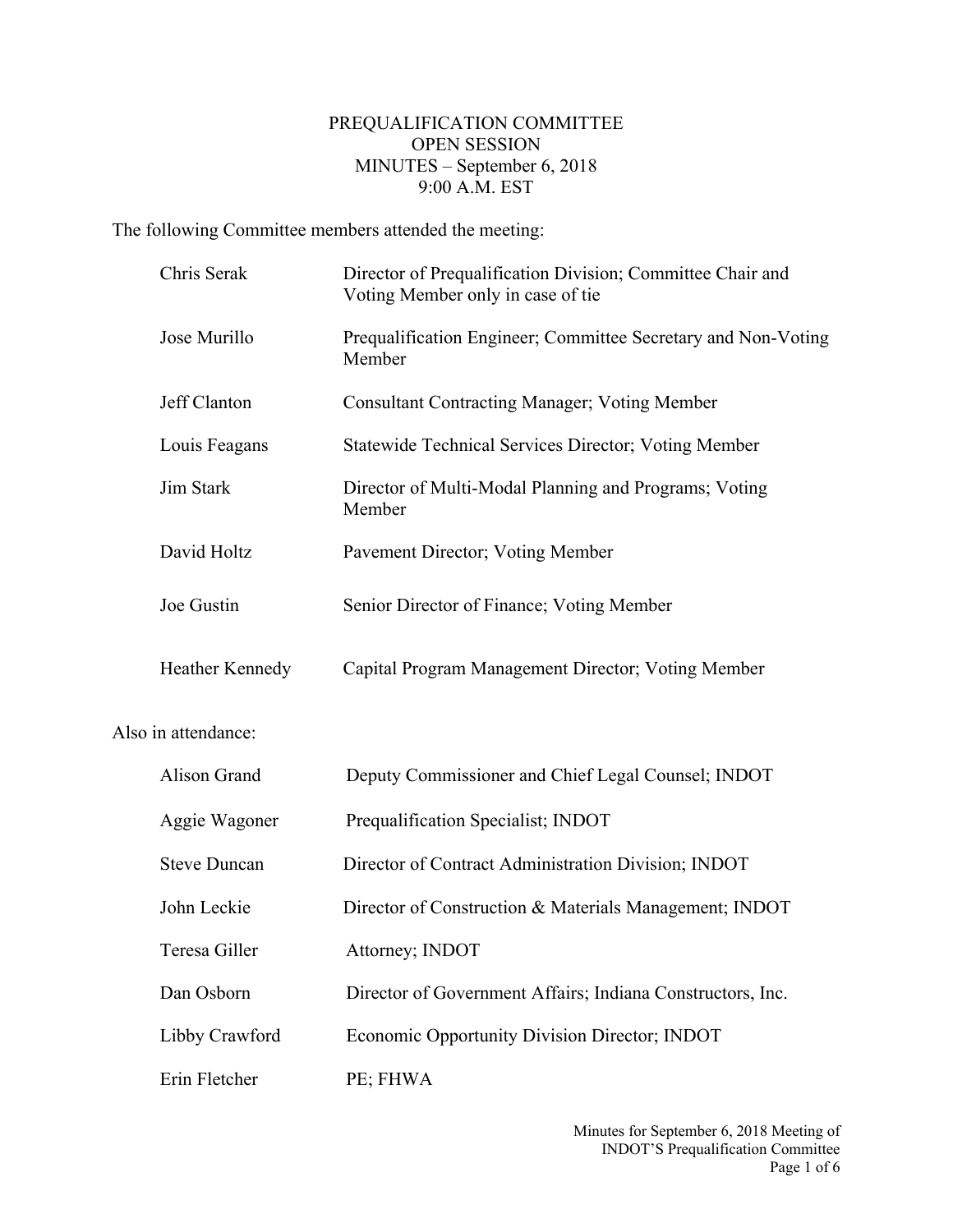| Matthew Gariup  | Treasurer; Gariup Construction         |
|-----------------|----------------------------------------|
| Joseph Chapelle | Attorney & Partner; Barnes & Thornburg |

The Committee reviewed the following agenda items:

- 1. Call to Order and Welcome
- 2. Adoption of August 2, 2018 meeting minutes
- 3. Gariup Construction Co. Inc.
- 4. Committee role- terms of new/renewal certificates
	- a. Ellas Construction Co. LLC
	- b. Midwest Paving LLC
- 5. Committee charter discussion
- 6. Committee authority over consultant prequalification
- 7. Paperless Update
- 8. New Business
- 9. Public Comment
- 10. Adjournment

## PREQUALIFICATION COMMITTEE MEETING OPEN SESSION September 6, 2018

Mr. Serak, Committee Chair, called the meeting to order at 9:00 a.m. EST. All Committee members were present, with the exception of Joe Novak.

1. Call to Order and Welcome

2. Adoption of August 2, 2018 meeting minutes.

Mr. Serak asked Ms. Wagoner to discuss the meeting minutes from the previous meeting.

Ms. Wagoner said the minutes were sent out via email for the committee members to review. Ms. Wagoner noted the changes that were requested had been made. Ms. Wagoner asked if there were any questions or other changes that needed to be made. The members did not have any questions or additional changes.

Mr. Holtz moved to adopt the amended meeting minutes from the August 2, 2018 meeting.

Mr. Gustin seconded Mr. Holtz's motion. All members voted in favor.

3. Gariup Construction Co. Inc.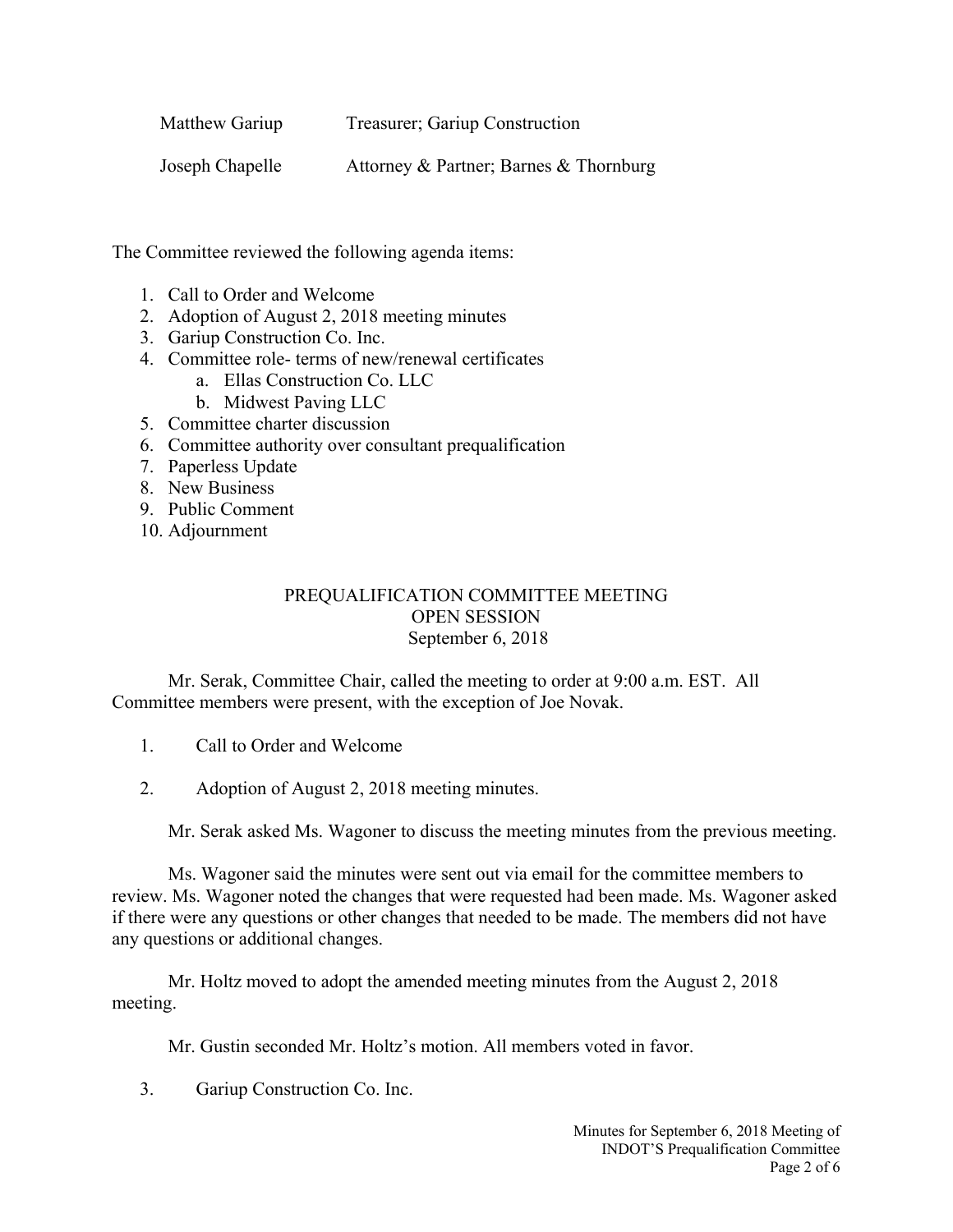Mr. Serak said Ms. Crawford will discuss the next item on the agenda, which was the settlement agreement between INDOT and Gariup Construction Co. Inc.

Ms. Crawford said she met with Mr. Chapelle (Barnes & Thornburg) and Mr. Gariup (Gariup Construction) to resolve the matter via settlement agreement.

Mr. Chapelle said it was a mistake due to a lack of knowledge. Mr. Chapelle said they acknowledge the gravity of the situation created through their actions. Mr. Chapelle said based on the error, they have agreed to the settlement agreement. The settlement agreement includes a one (1) year probation, 90 day suspension of prequalification status and educational instruction, which they have scheduled to start September 14, 2018.

Mr. Serak asked Ms. Crawford to give background on the issue with Gariup Construction.

Ms. Crawford said Gariup bid a project as a prime and used a subcontractor to meet the DBE goal. After the contract had been awarded, Gariup put more dollars in subcontract than they had listed on the original bid in order to meet the DBE goal. As a result, the contract had to be terminated and awarded to the next lowest bidder.

Mr. Gariup said they did not intend to profit from the situation, they were just trying to meet the DBE goal and made a mistake by adding dollars after the contract had been awarded.

Mr. Serak asked what the suspension includes.

Ms. Crawford said they are suspended from all activity, including bidding and subcontracting on INDOT jobs.

Mr. Serak asked if any members had questions or comments. There were no questions or comments.

Mr. Feagans moved to accept the settlement agreement.

Mr. Clanton, Mr. Gustin, Mr. Holtz, Mr. Stark, Mr. Feagans and Ms. Kennedy all voted individually in favor of accepting the settlement agreement.

Mr. Serak said the agreement has been entered and the motion has passed by a vote of six to zero  $(6-0)$ .

Ms. Kennedy asked if there is now a standard for Directors to follow the same procedure that Ms. Crawford used in terms of coming to an agreement before presenting to the Prequalification Committee.

Mr. Serak said no standard has been set, but the goal going forward is to encourage Directors to work the issue out informally and present the agreement to the Prequalification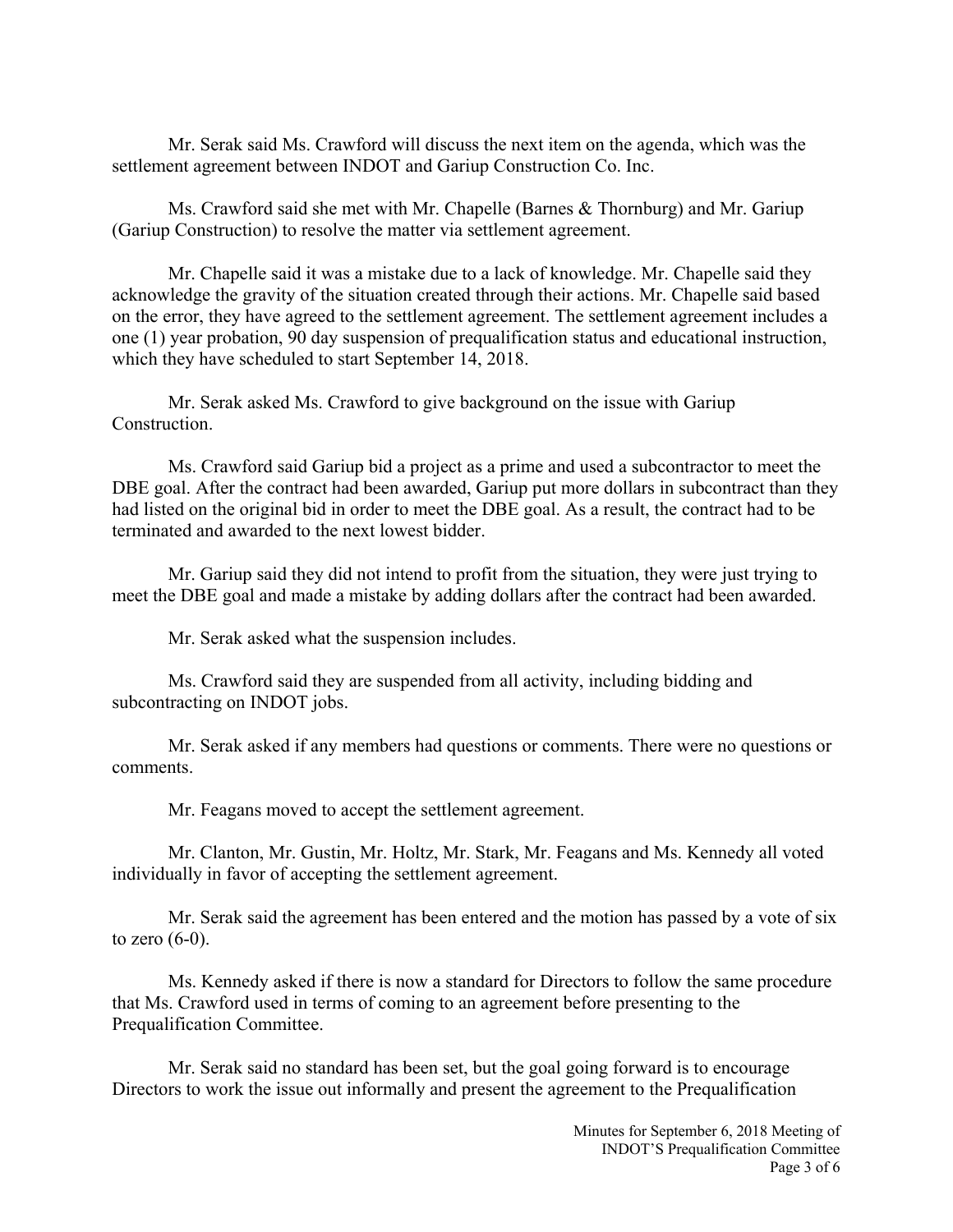Committee to vote on the matter. Mr. Serak said the members are always welcome to propose an adjustment to the terms, but it would be helpful to have an offer to work from.

4. Committee role- terms of new/renewal certificates

Mr. Serak said both he and Mr. Murillo will work to handle as many contractor/consultant issues as they can without bringing each issue to the Prequalification Committee. Mr. Serak and Mr. Murillo gave a summary of the meetings they have had recently.

Ellas Construction Co., LLC has had ongoing project management, safety, and character issues in the LaPorte District. These issues came prequal's attention as the result of negative CR-2s produced for several recent projects (see attached). As a result of the negative evaluations, Ellas was issued a shortened three (3) month certificate of qualification, the extension of which would depend on further investigation of the issues and affirmative steps by Ellas to address identified problems. On Aug. 28, 2018, prequal and LaPorte district construction leaders met with Dyer to discuss the problems and determine if a solution could be found to avoid the expiration of their certificate. After several hours of discussion it was agreed that INDOT would extend Ellas' certificate if: 1) all of Ellas' principals and field supervisors completed 40 hours of OSHA training (including John Ellas and his wife); 2) Ellas provided a new safety plan to address specific work site issues; 3) Ellas produced an acceptable quality assurance plan to address project management issues; and 4) Ellas had no new negative evaluations. Ellas' certificate has been extended to October 31, 2018 to allow the firm to produce the requirement safety and quality plans. If the documents are received and approved, Ellas will have until January 1, 2019 to complete the required OSHA training. If all terms are satisfied, the certificate will be extended the remaining eligible term. Prequal will not renew Ellas' certificate for 2019 if any new negative evaluations are given between Jan. 1, 2019 and the expiration of the 2018 certificate.

Midwest Paving had a few very bad CR2s in Greenfield for workmanship issues. Midwest was issued a three month certificate subject to additional investigation based on several negative interim CR2s. Prequal monitored Midwest's performance since the last negative evaluation and spoke with each INDOT evaluator that created a CR2 for Midwest over the last year. Midwest showed major improvement during this time. The final CR2s improved by a combined 20 points. Based on this fact, and the input of the Greenfield district construction team, Midwest's certificate of prequalification was extended the full eligible term, subject to prequal's completion of a field audit of an ongoing work site and the firm's equipment yard. This audit will occur in early October, 2018. If the findings of the audit are satisfactory Midwest will be monitored but subject to no further restrictions by prequal.

5. Committee charter discussion

Mr. Serak introduced this item and said this will be an ongoing discussion. Mr. Serak said the first changes are the titles of Ms. Wagoner and Ms. Grand to better define their roles. Mr. Serak also discussed adding two additional members, one will be a permanent member and the other will be a rotating member.

Mr. Gustin asked about the definition of "person".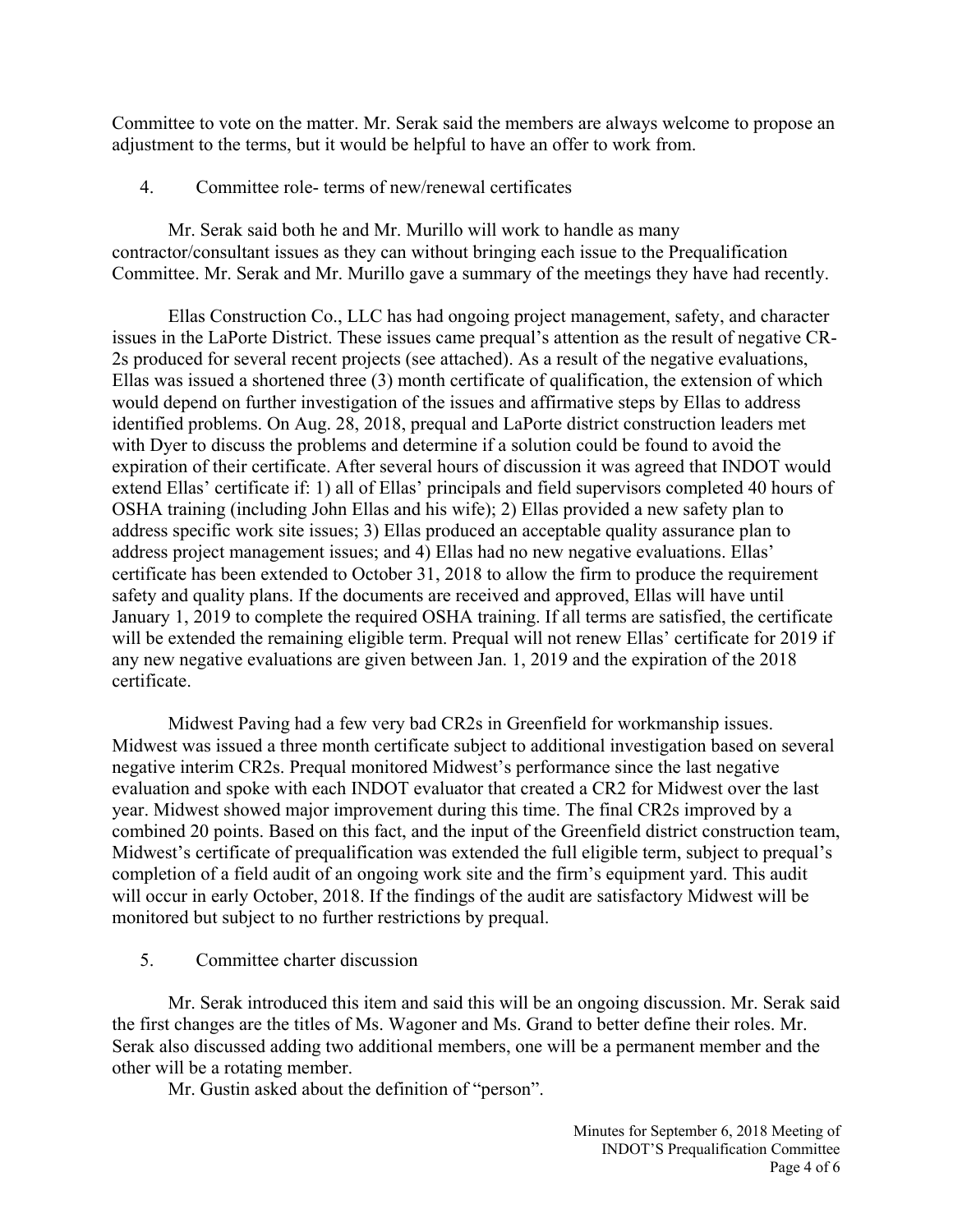Ms. Grand suggested to add a definition section after the "Purpose" section (before "Activities") in the next draft.

Ms. Giller pointed out a typo in the second paragraph.

Mr. Serak brought up the issue of the Committee Chair (Mr. Serak) being a voting member (in the case of a tie), because this limits his ability to be involved in the discussions beforehand.

Ms. Giller said the rule will have to be changed if Mr. Serak does not want to be required to vote in the case of a tie.

Mr. Clanton asked if it would be beneficial in terms of time to change just one (1) rule.

Ms. Grand said all rule changes will need to be done at once. Ms. Grand said there is a statue proposal in with the governor's office. Once approval is received from the governor's office to add a statue change to the 2019 session, then an evaluation on the economics of the prequalification limits will begin. Ms. Grand and ICI will start working on the data for the rule change, which will all be done at once. Ms. Grand she is trying to get emergency rule making authority approved to make the rule change faster and to allow for more flexibility in the future in order to adapt to economic upswings and downswings.

Based on suggestions, Mr. Serak said he can take out the paragraph requiring one member to be on a rotating basis. Although the requirement will be removed from the charter, the goal will still be to have one (1) member that rotates after a certain amount of time. In addition, Mr. Serak will take out the last paragraph, which states: "Matters involving the status of a contractor or consultant's qualification should not be voted on by the Committee unless an odd number of members are present so as to avoid requiring the Chairman to cast a tiebreaking vote". Mr. Serak will also change the language about the Secretary and Administrative Coordinator to make it less wordy and broader.

Ms. Giller suggested taking out the third paragraph in Section V.

Mr. Serak said he will make the suggested changes and have the next draft available at the October Prequalification Committee meeting.

6. Committee authority over consultant prequalification

Mr. Serak explained the legal background of consultant prequalification, and why they are subject for review by the prequalification committee.

7. Paperless Update